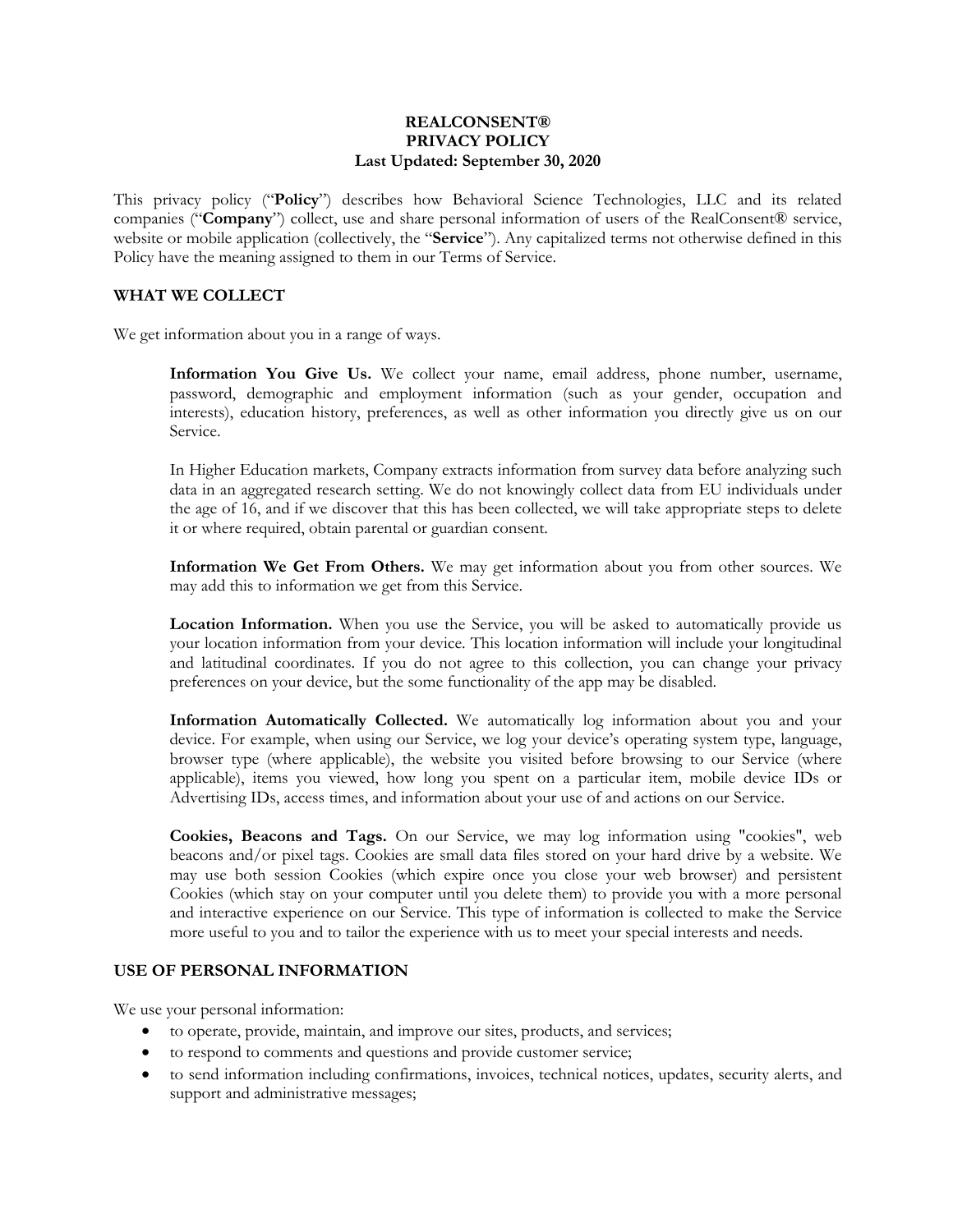- to communicate about promotions, upcoming events, and other news about products and services offered by us and our selected partners;
- To send you communications about additional digital courses, services and other information we think may interest you where we have appropriate permissions
- To tailor the educational content and information that we may send or display to you, to offer personalized help and instructions, and to otherwise personalize your learning experience while using our Service.
- to link or combine user information with other personal information;
- to protect, investigate, and deter against fraudulent, unauthorized, or illegal activity;
- to enforce our **TERMS OF USE**; and
- to provide and deliver products and services customers request.

### **SHARING OF PERSONAL INFORMATION**

We may share personal information as follows:

- *Authorized Entities.* If you access the Service through, or are granted access to the Service by a school, school district, college, university, person, institution, employer, or other organization (an "**Authorized Entity**"), we will share the information we collect about you with the Authorized Entity or its representatives. Such information may include, but will not be limited to: course progress/completion; assessment scores; email address; user ID/identifying tag or username (if applicable); additional aggregated data the Authorized Entity requests. *Social Media Sharing.* If a user chooses to share information such as assessment scores through social media outlets, such as Facebook and Twitter, third parties may receive information about a user's performance on the Service, such as information about digital learning badges and prizes received in connection with the Service.
- We may share personal information with your consent. For example, you may let us share personal information with others for their own marketing uses. Those uses will be subject to their privacy policies.
- We may share personal information in connection with a transaction, involving the sale or transfer of all or a part of our business or assets. These transactions may include any merger, financing, acquisition, or bankruptcy transaction or proceeding.
- We may share personal information for legal, protection, and safety purposes, including, but not limited to: i) to comply with laws; ii) to respond to lawful requests and legal processes; iii) to protect the rights and property of the Company, our agents, customers, and others (this includes enforcing our agreements, policies, and terms of use); and iv) to share information in an emergency (this includes protecting the safety of our employees and agents, our customers, or any person).
- We may share information with those who need it to do work for us.

We may also share aggregated and/or anonymized data with others for their own uses.

## **INFORMATION COLLECTED FROM CHILDREN**

We do not knowingly collect personal information from children without parental consent. Users must be 18 years old or older to use the Service. If we learn that we have inadvertently obtained information from a child, we will promptly delete the information.